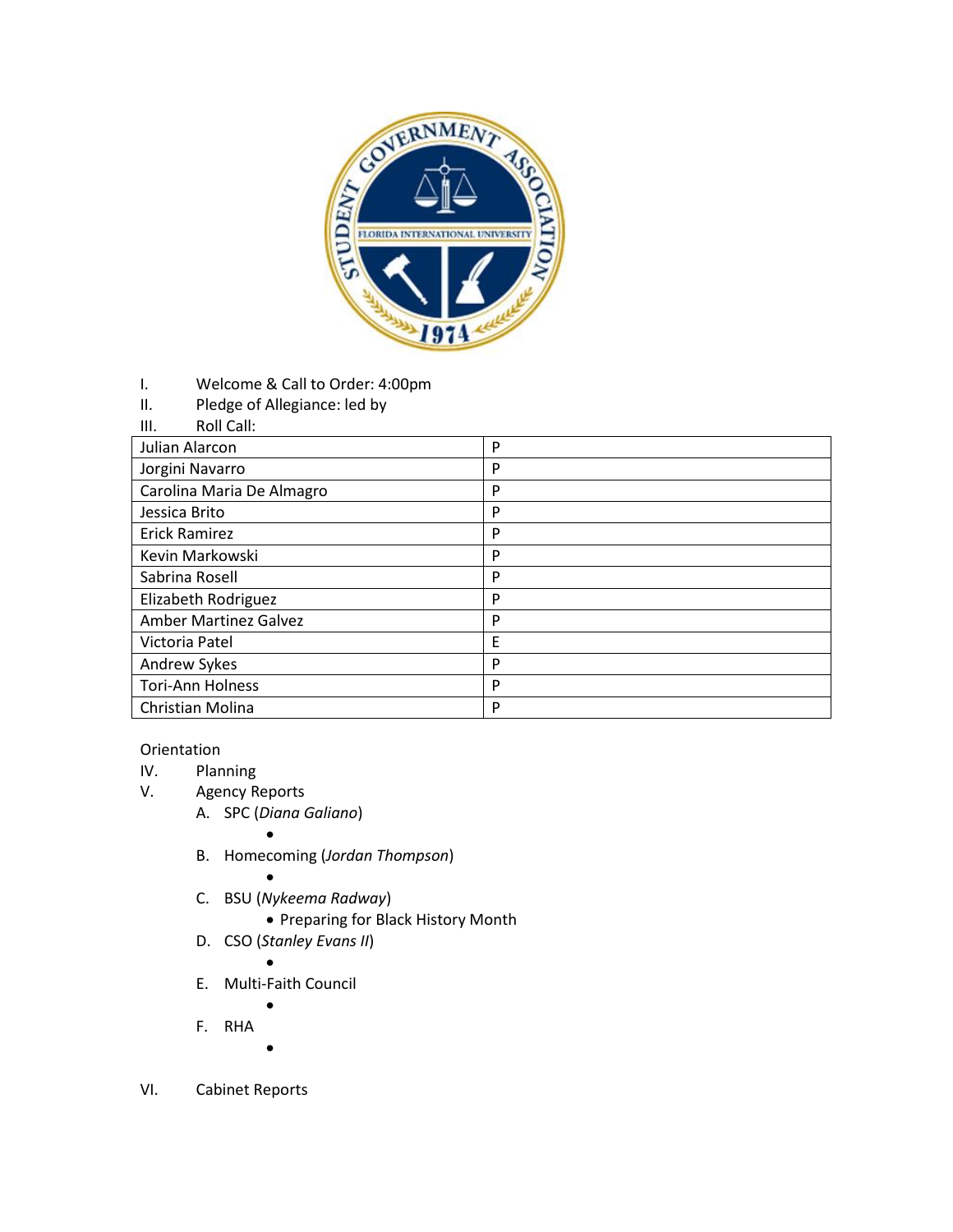- A. Deputy Chief of Staff (*Julian Alarcon*)
	- As asked by Dean Prestamo, here are the list of social media pages that are going to be asked to post the new hours for GL that would be starting in February.
		- o Inform
			- a. FIU CAPS
				- b. -FIU HOMECOMING
				- c. -FIU FRATERNITY AND SOROTITY LIFE
				- d. -FIU IFC
				- e. -FIU PC
				- f. -FIU SPC
				- g. -FIU CAMPUS LIFE
				- h. FIU BSU
		- o MAYBE
			- a. FIU PANTHER CAMP
			- b. FIU SUMMER FEST
			- c. FIU STUDENT MEDIA
- B. Marketing Coordinator

 $\bullet$ 

 $\bullet$ 

- C. Student Support Life Coordinator (Victoria Patel)
- D. Student Experience Coordinator (*Elizabeth Rodriguez*)
	- On Campus Carrer Fair (Feb 7th,2017)
	- Brainstroming on EC Midterm event
	- Year in Review
- E. Student Development Coordinator (Amber Martinez Galvez)
	- **Begin to implement new marketing strategies.** 
		- o Enhance SGA website
		- o Create Tumblr
		- o Research community service options between the student body and us.
		- o Ask SGA
	- Meet with Caro to develop a sturdy marketing strategy that we may be able to use for the rest of the year.
	- Please send me an email if you plan on having anything being advertised on SGA's social media so that I may plan for it.
	- If you need to put together a publications request, please do not hesitate to contact me with help.
	- Meeting to plan for SGA video series. Talk about creating a video for FIU expansion.
	- Taking headshots at Cabinet today so that we can start a social media series featuring our SGA members.
	- Meet with Malik to outline Ashoka U event.
- F. Panther Rage Coordinator (Christian Molina)
	- Will officially having a pep rally for the womens basketball game
		- o Gc pit
- G. Veteran Affairs Coordinator (Tori-Ann Holness)
	- Waiting on the printer
	- Working on the letters to congress
- H. Press Secretary (*Carolina Maria De Almagro*)
	- Last semester went great with media coverage so just as a reminder please send me any events you have coming up with 3 weeks in advance in order to get adequate media coverage.
	- Newsletter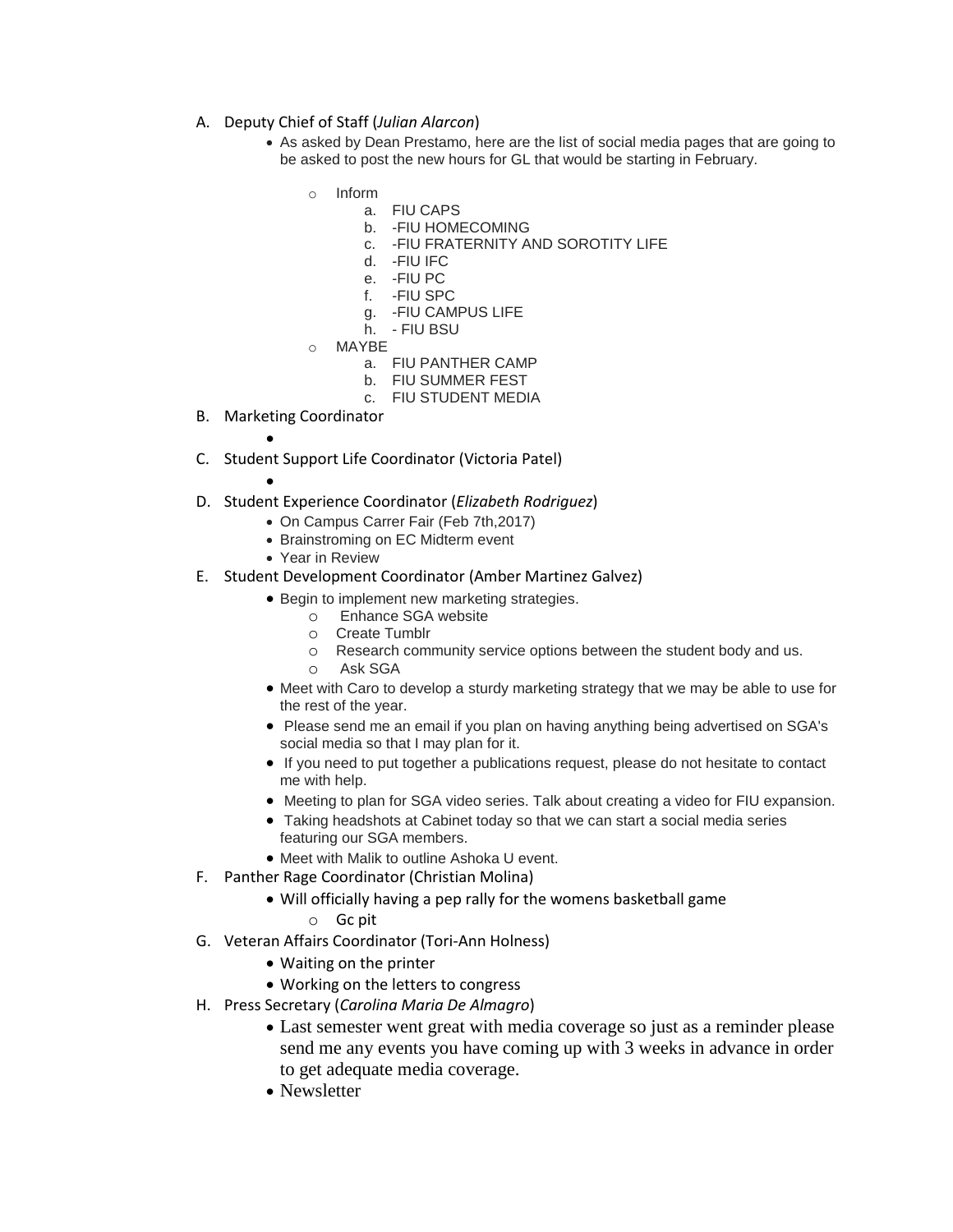- o It will be sent out at the end of the month. As events happen, please send me some bullet points on the purpose of the event and any other details deemed necessary.
- Waiting on Cayla for the publications schedule for Alian for this semester.
- JP is currently working on the changes to the website.
- Meeting with Alian, Amber, and Michelle regarding the video updates.
- I. Special Events Coordinator (*Erick Ramirez*)
	- Student Leadership Summit Committee
		- o Registration for Leadership Summit is live. Link and information was shared by Michelle Prado
		- o Please encourage members of your organizations to apply
		- o Currently working on acquiring educational items to raffle off for attendees
- J. Lobbying Coordinator (*Sabrina Rosell*)
	- FIU expansion committee meeting (today) Roles an responsibilities will be established for each member
	- Upcoming event- Inauguration watch party
	- Pending on meeting with Governmental Relations
- K. Sustainability Coordinator (Andrew Sykes)
	- Black out green
		- $\circ$  Feb 23rd
		- o Housing quad
		- o Committee should be meeting tomorrow
	- Recycle-mania

 $\bullet$ 

- L. Governmental Affairs Coordinator (*Kevin Markowski*)
- M. Intern Coordinator (Jorgini Navarro)
	- Interns had their retreat on Saturday and it went really well
	- SGA "be-leaves" in FIU also went really well
	- Interns had their first meeting of the semester yesterday and we spoke about Black out green on.
- N. Elections Commissioner (*Jessica Brito*)
	- Party Applications are now live on the SGA website and will close on February 25th.
	- -Slate and fundraising forms will go live by Friday along with an overview of what is needed to run
	- First marketing piece is now in and on the SGA instagram
	- Elections week flyer will be sent to publications once reviewed by Shannon by this friday along with "I voted Stickers" and Election T-Shirts

## **Mandatory Info Sessions will take place on:**

- February  $15<sup>th</sup>$  at 12:00 p.m.
- $\bullet$  February 22<sup>nd</sup> at 12:00 p.m.
- $\bullet$  March 1<sup>st</sup> at 12:00 p.m.
- VII. Chief of Staff Report *Michelle Prado*
	- Sent everyone an email
	- Inauguration is coming up